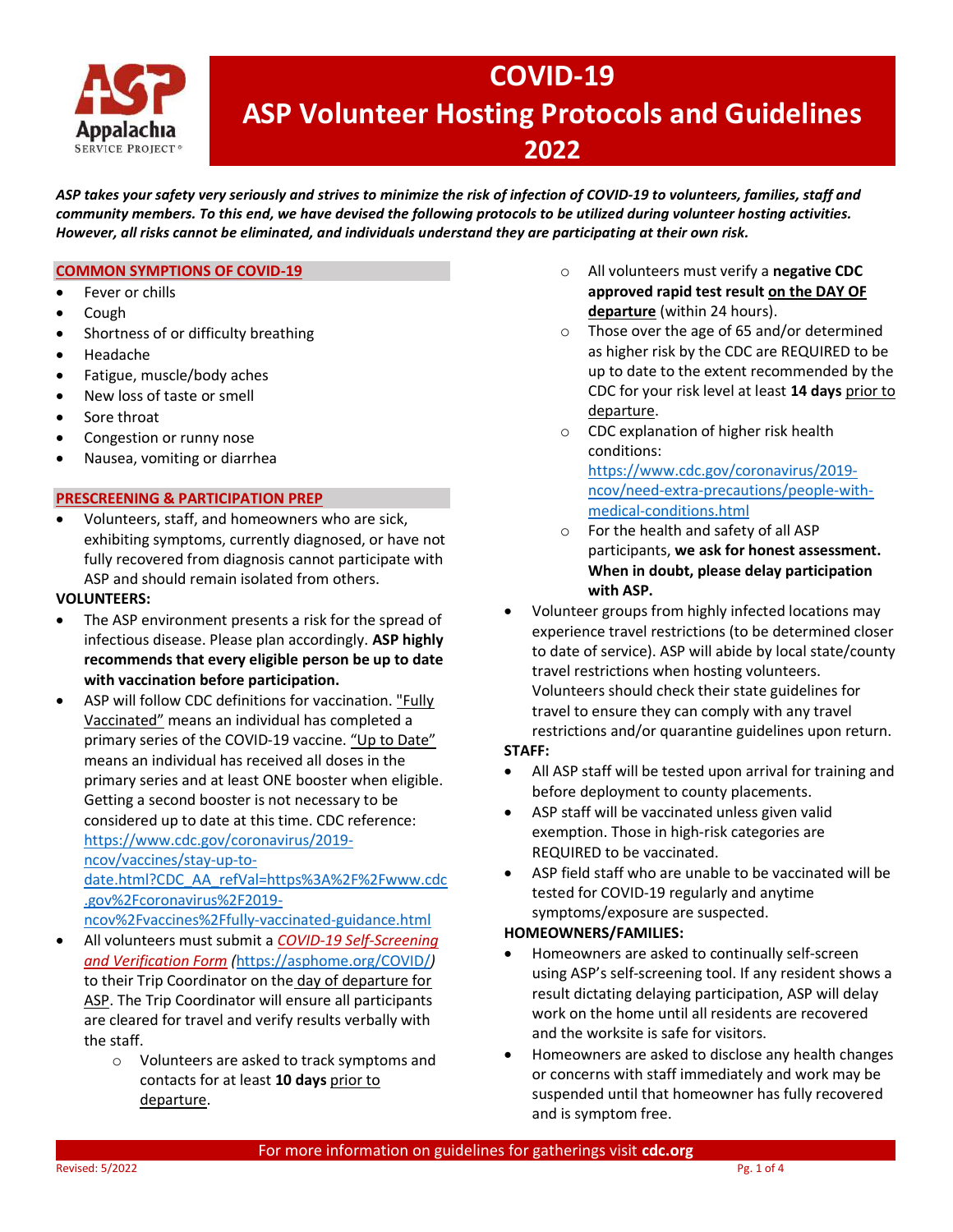#### TRIP COORDINATOR RESPONSIBILITIES

- Communicate these guidelines in detail to volunteers and reach out to ASP if you have any questions.
- Know the travel restrictions to and from your location.
- Know the CDC "Community levels" for your group's county of origin. (see "MASKS" section)
- The Trip Coordinator is responsible for verifying EACH volunteer's suitability for participation by collecting signed COVID-19 Self Screening and Verification Forms from EACH volunteer on your day of travel. Confirmation will be submitted by the Trip Coordinator online through the "Pre-Trip Communication Form" and/or verbally during check-in upon arrival at the center. You will not need to submit the signed verification forms to ASP, just maintain them for your own records.

## HAVE A CONTINGENCY PLAN!

- Create a plan of action if a member of your group needs to quarantine or isolate due to exposure or diagnosis. It will be the responsibility of each group to safely transport and care for an affected individual. ASP is unable to take responsibility for volunteers who need to be transported off campus.
- Consider:
	- o Where would you stay if needing to vacate an ASP center?
	- o Who would be responsible for those that need to return home and those that continue with ASP?
	- o Who can safely travel with the affected individual if needed?
	- o What transportation is available?
- Decisions about isolation, quarantining and contact tracing will be made based on the matrix included on the last page of these procedures.

#### **PREVENTION**

- ASP staff will be trained on the prevention protocols outlined in this document and will provide education about safety procedures to volunteers through training, printed materials, and/or signage.
- Volunteer delegated chores will include additional disinfection procedures with EPA approved disinfectants to prevent the spread of infection.
- ASP will provide supplies at the center: disinfectants, antibacterial hand soap, alcohol-based hand sanitizer, paper towels, and digital touch-free thermometers.
- Volunteers and staff should work together to ensure hand-washing soaps and sanitizers are replenished as needed.
- Volunteers should plan to equip their first-aid kits with thermometers, antibacterial wipes, hand sanitizer and

N-95 face masks to supplement ASP's inventory while on site. Consider adding an oximeter to your first aid kit in case anyone needs to be monitored. EACH volunteer should bring plenty of CDC approved cloth or disposable masks to wear.

- All volunteers, staff, and homeowners should communicate IMMEDIATELY if they are experiencing any symptoms.
- All volunteers will sign a COVID-19 disclosure and liability release (included in the Trip Agreement) before participation with ASP.
- ASP will adhere to state and local mandates for gatherings.
- Center hosting capacity will be limited to allow for social distancing guidelines.

## PERSON-TO PERSON INTERACTION AT ASP MASKS

- ASP will follow CDC recommendations for masking indoors based on the "Community Levels" of the county being served as well as the counties of volunteer group(s)' origin. The highest threat level of the aforementioned counties will dictate the procedures for ALL volunteers that week.
- Staff will track community levels for all groups and communicate to volunteers upon arrival and during pre-trip calls. Trip Coordinators can access information on the other groups scheduled their same week through the Trip Hub, or by calling the Volunteer Department at ASP (423-854-4405).
- CDC Community Level explanation and search by county: https://www.cdc.gov/coronavirus/2019 ncov/science/community-levels.html
- ASP masking procedures based on community level:

| LOW           | Masks optional for all ASP             |
|---------------|----------------------------------------|
|               | participants.                          |
| <b>MEDIUM</b> | Masks optional, but HIGHLY             |
|               | recommended for those who are          |
|               | immunocompromised or at high risk      |
|               | for severe disease.                    |
| <b>HIGH</b>   | Well-fitting mask required for all ASP |
|               | participants while indoors and in the  |
|               | community, except when eating,         |
|               | sleeping, or showering.                |

- Volunteers should be prepared to provide their own CDC approved cloth masks or daily disposable masks for use while participating at ASP.
- For the protection of the families we serve, other volunteers, and our staff, volunteers who are unable or unwilling to follow masking protocols when indicated (for any reason) MUST delay their participation with ASP until it is safe to gather without a mask.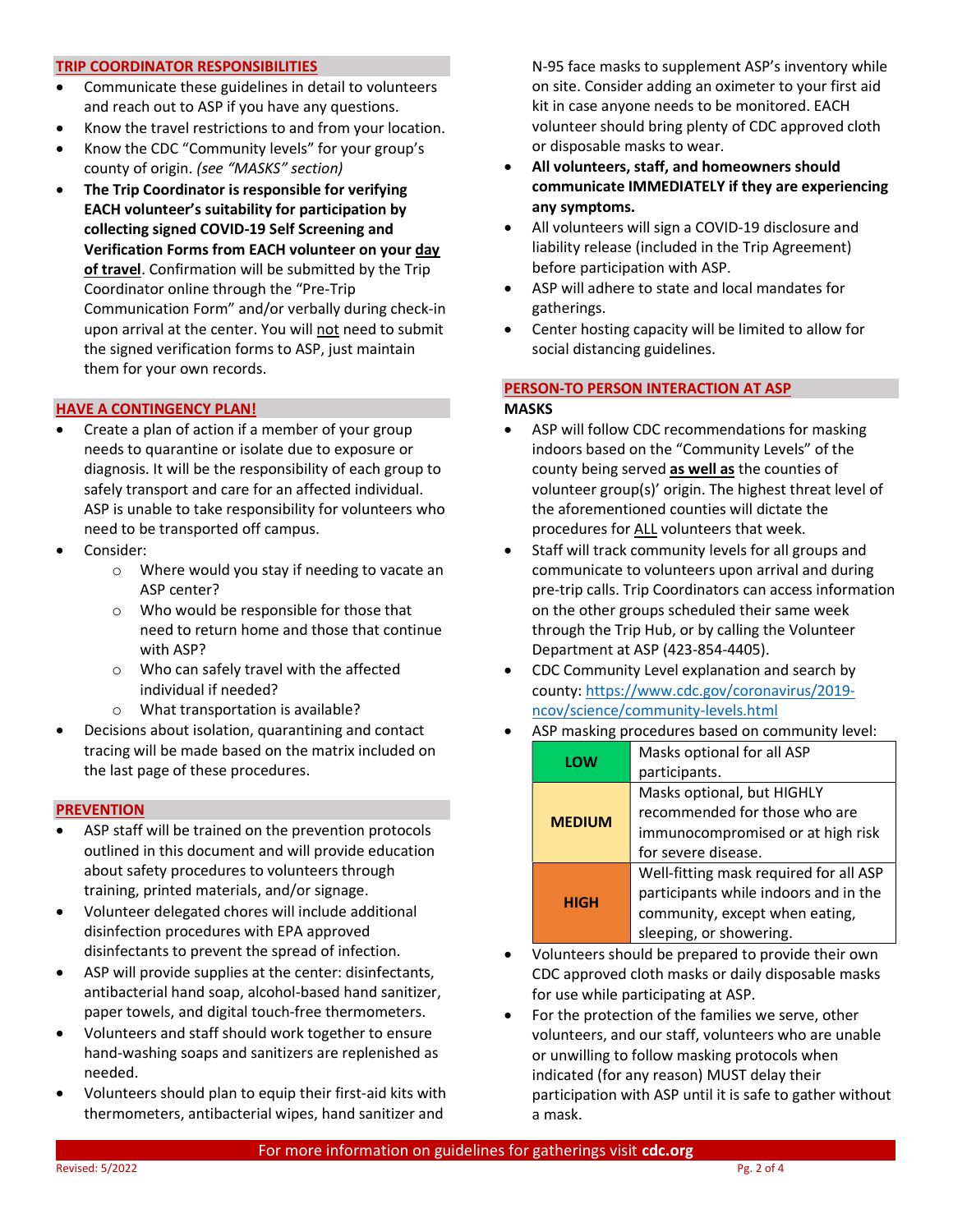## PERSONAL SPACE

- Remain aware that individual comfort levels may vary regarding personal boundaries. Please be respectful and limit close contact with others.
- ALWAYS obtain permission for physical touch or hugging.

## SLEEPING AND SHOWERING ARRANGEMENTS

- Sleeping rooms will be arranged to allow for CDC and American Camp Association (ACA) recommended distance between participants (at least 6' distance between the faces of sleeping volunteers). Volunteers are asked to arrange beds to sleep individuals head to toe AND provide at least 4' between beds.
- Showering times and facilities may be arranged to limit the number of users. Disinfectants will be available for volunteer use on showering facilities.
- Volunteers are encouraged to bring box-fans to assist with air circulation in sleeping rooms. Fans should be arranged to blow air out a door or window if possible.
- Sleep and rest are important for health- please take time for rest and respect "lights out" time for others.

## BEHAVIOR GUIDELINES

- Monitor and enforce healthy hygiene habits: Wash hands frequently and properly, Use alcohol-based hand sanitizer often, shower daily, etc.
- If needed, cough or sneeze into a tissue or the sleeve of your arm.
- Do not share food, utensils, drinks, etc.
- Minimize touching your face or other people.
- While in the community, maintain social distancing and mask guidelines observed by the county (or indicated by CDC "Community Levels") and limit the number of people inside a local business.
- ASP volunteers will abide by state and local mandates for mask wearing and social distancing. Staff will inform volunteers of local guidelines upon arrival.
- Remember, ASP volunteers are often guests in a community- please show extra sensitivity to limit the likelihood and perception of spreading COVID-19.
- If placed at a center with volunteers from other groups, limit interaction with those groups.
- Singing and Evening Gatherings should be conducted outside if possible.

## FOOD SERVICE

- Food procedures will comply with ServSafe guidelines and state/local health department regulations.
- All participants should wash their hands and/or use hand sanitizer before entering the dining area.
- All kitchen surfaces should be disinfected before and after food service.
- Additional kitchen chores include disinfection of all touched surfaced: counter tops, equipment, cabinet and fridge handles, dishwashing controls/handles, plumbing fixtures, door handles, etc.
- Industrial dishwashers will utilize approved bleachbased detergents. Centers without an industrial dishwasher will utilize the health-department approved 3-sink method and bleach-based detergents for sanitizing dishes.
- Mealtimes may be staggered to limit the number of people eating in a cafeteria at one time to allow for 6' distancing.

## ON SITE/PROJECT PLANNING

- Staff will communicate COVID-19 protocols, expectations, and procedures to homeowners. Homeowners will sign a COVID-19 disclosure and liability release and agree to comply with all protocols before work commences.
- Interaction with all homeowners should minimize the risk of spread of infection. Homes will receive a classification based on vaccination status, risk level and/or comfort level of the homeowner. A sticker indicating the classification of the home will be placed on the Family File. Volunteers must follow the procedures below based on the classification given to their assigned home:

| <b>MASKS ARE</b><br><b>RECOMMENDED</b><br><b>IN HOME</b>                  | This household is fully vaccinated,<br>and the family is comfortable with<br>volunteers entering their home.<br>Masks are optional inside this<br>home and when interacting with<br>family members.                                                                            |
|---------------------------------------------------------------------------|--------------------------------------------------------------------------------------------------------------------------------------------------------------------------------------------------------------------------------------------------------------------------------|
| <b>MASKS MUST BE</b><br><b>WORN IN HOME</b>                               | Some or all in this household are<br>unvaccinated, however ALL high-<br>risk members are vaccinated <b>OR</b><br>the family has requested masks<br>be worn in the home. Masks must<br>be worn indoors and whenever 6'<br>distance cannot be maintained<br>with family members. |
| <b>DO NOT</b><br><b>TER HOME</b><br><b>MAINTAIN 6'</b><br><b>DISTANCE</b> | This family is at high risk for<br>infection OR has requested<br>volunteers do not enter the<br>home. Volunteers may NOT enter<br>this home, should maintain 6'<br>distance from family members,<br>and socialize outside.                                                     |

 Work scopes should be planned to have a "good stopping point" EACH DAY in case a group is unable to return for any reason.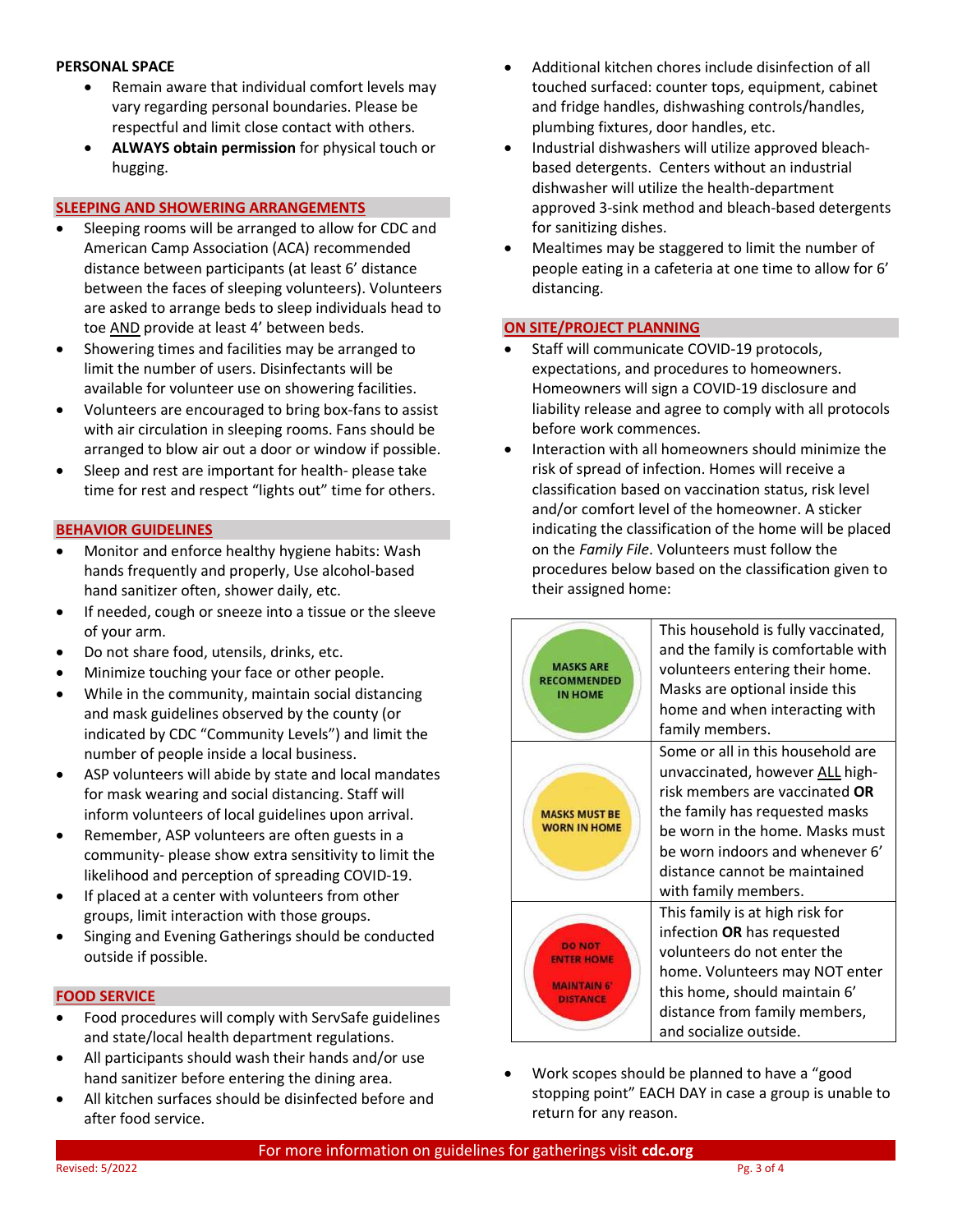#### IN CASE OF EXPOSURE, SYMPTOMS, OR INFECTION

- Staff should be notified right away if any individual is exhibiting symptoms or suspects they have been exposed to COVID-19.
- Staff will follow the decision-making matrix (attached) for any potential or confirmed case.
- Staff will have a dedicated area on campus for isolating sick individuals from others until off-campus arrangements can be made.
- If the patient is under 18, a parent or guardian must be notified of their condition and updated on response procedures.
- When in doubt, ASP will assume a positive COVID-19 diagnosis and follow the appropriate protocols.
- ASP will conduct contact tracing with other ASP participants, as necessary.

## DISINFECT:

AFTER ANY CONFIRMED OR SUSPECTED CASE

 Close off areas used by a sick person and do not use until the area has been cleaned and disinfected with EPA approved disinfectant by a person wearing appropriate PPE. Wait as long as possible (preferably more than 24 hours) before cleaning and disinfecting exposed areas and surfaces.

## **COMMUNICATION**

- The Volunteer department will communicate guidelines and procedures to volunteers via the ASP website, phone and/or email communication prior to a scheduled trip.
- ASP's COVID-19 webpage: https://asphome.org/COVID/
- Guidelines and answers to frequently asked questions will be posted on the site listed above.
- Field staff will communicate with Trip Coordinators via phone and/or email about any additional or unique procedures/considerations for their specific center.
- Staff will provide an orientation for volunteers upon arrival that will review basic COVID-19 protocols and address any Center specific procedures.
- These Volunteer Hosting Protocols will be a part of the family folder information.
- Opportunities for feedback are available. Please bring any concerns to the staff so we can address issues quickly and maximize safety.

#### **OTHER**

 Due to the evolving nature of this virus, regional impact, and ever-changing recommendations, these procedures are subject to change depending on the individual circumstances at each center or among changing recommendations from the CDC and/or local

or state Health officials. If needed, additional specific field guidelines will be given closer to your time of service.

- These guidelines are the minimum for participation with ASP. An individual or group is always welcome to abide by more strict procedures if desired.
- We know that participation in ASP at this time is an individual and personal choice. We will work with volunteers to provide options should they choose to cancel or delay their volunteer experience to a later date.

## **REFERENCES**

- ASP has engaged an advisory council of medical professionals for advice and recommendations on protocols for prevention and response. Qualifications include: a medical doctor, epidemiologist, professor of public health, department chair of biostatistics and epidemiology, and professor of health policy and management.
- CDC Guidance for Caring for Oneself or Others Who Are Sick: https://www.cdc.gov/coronavirus/2019 ncov/if-you-are-sick/index.html
- CDC Guidance for vaccinated individuals: https://www.cdc.gov/coronavirus/2019 ncov/vaccines/fully-vaccinated-guidance.html
- CDC Guide for gatherings: https://www.cdc.gov/coronavirus/2019-ncov/yourhealth/gatherings.html
- American Camp Association Field Guide for Camps: https://www.acacamps.org/resourcelibrary/coronavirus/camp-business/field-guide-camps
- CDC Suggestions for Youth and Summer Camps: https://www.cdc.gov/coronavirus/2019 ncov/community/schools-childcare/summercamps.html